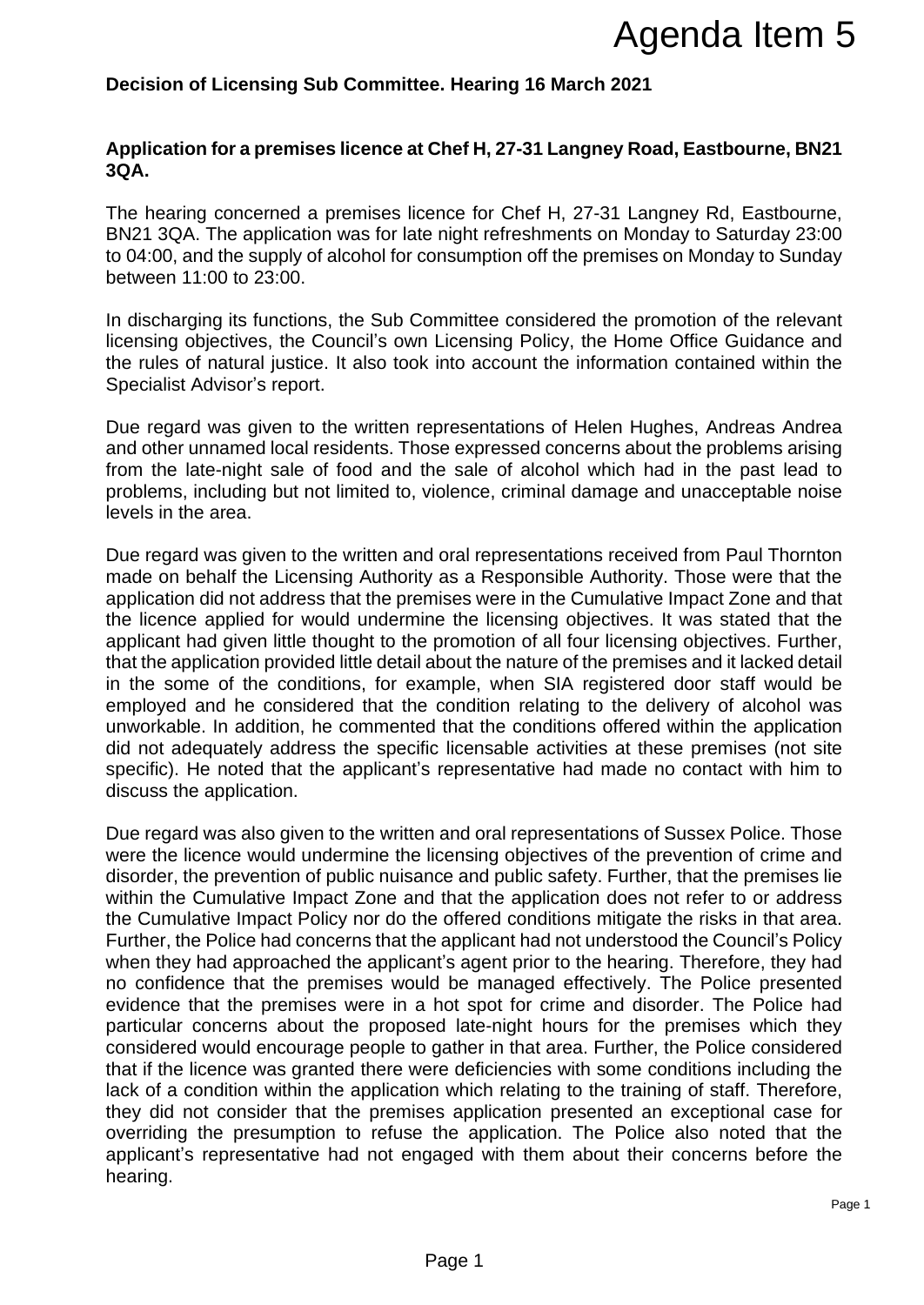The Sub Committee considered the application and the oral representations made by the applicant's representative Ziya Merton at the hearing. He accepted the concerns expressed by the representors and having taken those concerns into account he offered to reduce the licensable hours for late night refreshments to on Monday to Thursday 23:00 to midnight; Friday and Saturday 23:00 to 3:00 and noted that on Sunday would only be serving refreshments until 23:00. He noted that the opening hours for the premises would be revised to Monday to Thursday 11:00 to midnight, Friday and Saturday 11:00 to 3:00 and Sunday 11:00 to 23:00.

He stated that he wished the licensable hours for consumption of alcohol off the premises to be Monday to Sunday 11:00 to 23:00. Ziya Merton accepted that there had been confusion within the application in relation to some conditions and at parts a lack of detail.

Ziya Merton clarified that the application was only for consumption for alcohol off the premises either by takeaway service or delivery. He explained that the sale of alcohol would be ancillary to food orders. In answer to a question, he agreed that alcohol would only be sold for consumption off the premises in conjunction with the sale of food for takeaway or delivery.

He offered a new condition that alcohol would not be displayed at the premises.

He also clarified that all alcohol sold at the premises would be in sealed containers to discourage its consumption in the area of the premises.

He offered a new condition that all staff would be trained in alcohol sales every six months and receive training on how to be alert at all times to any potential danger from customers and in conflict management.

He explained that alcohol was not an important part of the business plan and that the premises were primarily a food takeaway with limited seating. He suggested that the licence for the supply of alcohol was not significant to the applicant.

Ziya Merton pointed to some of the conditions offered in the application as demonstrating that the applicant took their responsibilities seriously. Such as the condition in relation to appropriate signs requesting customers to respect the needs of local residents. He suggested that deliveries and collection would be arranged for times that would cause the least disturbance to local residents. He raised the issue of litter around the premises and informed the Sub Committee that there was a public waste bin outside the premises and in any event the staff would keep clean at all times the immediate vicinity.

He offered to modify the condition in the application, relating to SIA staff, which he accepted was not clearly worded, so that on Friday and Saturday SIA staff would be in attendance at the premises from 23:00 until 30 minutes after the premises had closed.

He clarified that the applicant was content to offer that a Challenge 25 Policy would be adopted.

In answer to a question Ziya Merton suggested that the applicant may be agreeable to closing the seating area of the premises at the earlier time of 1:00 rather than 3:00. There was some discussion about whether the premises should close at 1:00 for takeaways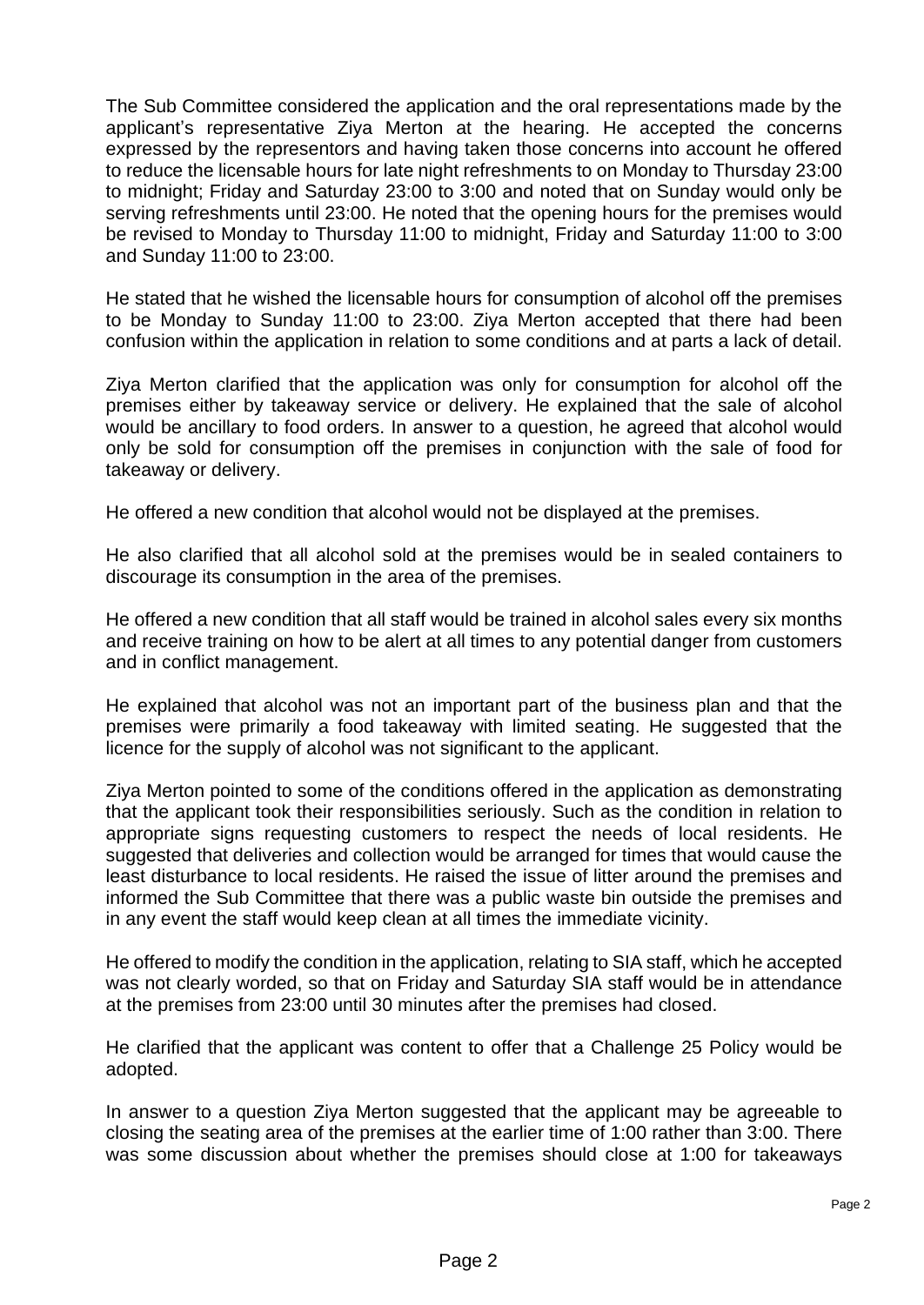bought face to face at the premises but with deliveries taking place until 3.00 on Fridays and Saturdays.

In answer to a question Ziya Merton explained that the applicant would be the Designated Premises Supervisor ("DPS") for the premises, and it was expected that the applicant would be on the premises for most of the time although staff would also be employed and some of those would hold personal licences. He agreed a condition that at all times when alcohol was supplied that would only be by a personal licence holder.

At the hearing, after some discussion, the Police accepted that the applicant had addressed many of their concerns. In particular, they suggested that the licensable hours for late night refreshments be reduced to 1:00 rather than 3:00. Paul Thornton, for the Licensing Authority, in summation considered that with the modifications to conditions discussed at the hearing that would alleviate its concerns.

Ziya Merton pointed out that he was aware that other similar businesses in the area were open until later than the proposed hours. He informed the Sub Committee that the applicant has several years' experience in the food service industry and that he wanted to work with the Council and the local community in order to have a well-run business. He stated in his summation that the applicant was willing to compromise concerning the offered conditions.

In its deliberations the Sub Committee considered what decision would be appropriate and proportionate from the options outlined in para. 9.1 of the Report.

## **Decision**

The Sub Committee resolved to grant the premises licence but modify the hours of licensable activity in relation to late-night refreshment to Monday to Thursday 23:00 to midnight and Friday and Saturday 23:00 to 1:00 and to modify the conditions, as set out below, as appropriate for the promotion of the licensing objectives. It agreed the licensable hours for the supply of alcohol, for consumption off the premises, to be Monday to Sunday between 11:00 to 23:00.

### **Reasons for decision**

The Sub Committee expressed its concerns that the parties had until the hearing failed to act in a cooperative manner in addressing the concerns arising from this application and noted the applicant's apologies for their failure to communicate with the representors in a timely manner and for the deficiencies in the original application.

The Sub Committee noted that the premises were in the Cumulative Impact Zone and the rebuttable presumption that this application for a new premises licence should be refused.

However, the Members were content on this occasion to grant the licence, subject to the revised hours and the modified conditions, on the basis that the applicant had now demonstrated that the premises would not add to the cumulative impact in the area and would not undermine the promotion of the licensing objectives.

The Sub Committee noted the objections particularly of the local residents and the Police which centred around the late hours originally applied. On that basis it considered that a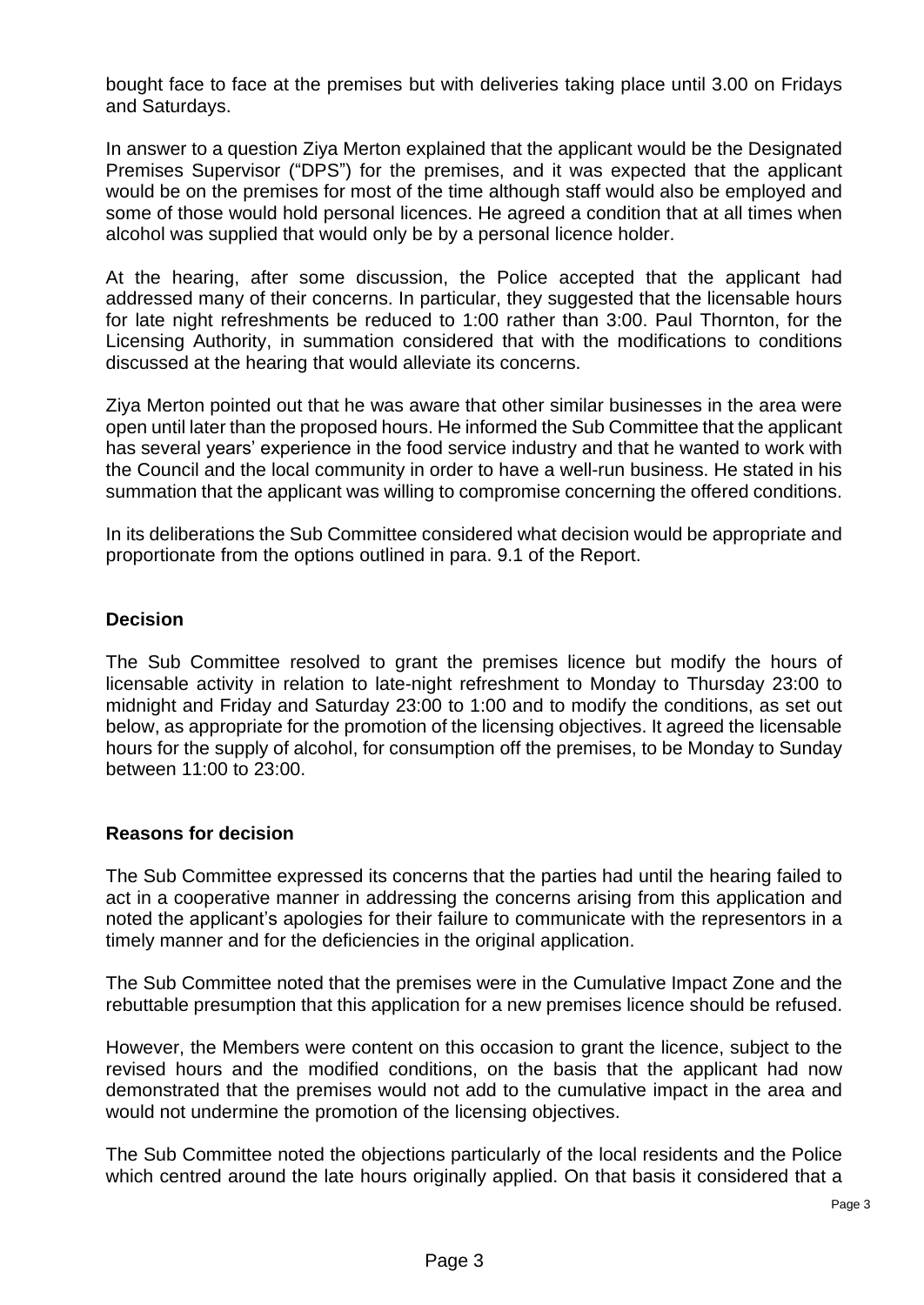reduction in the licensable hours for late night refreshment would be an appropriate and proportionate step to take which would adequately address those concerns. The Sub Committee noted the discussion relating to deliveries taking place until 3:00 if the premises were shut for face-to-face sales at 1:00 on Fridays and Saturdays. However, it was felt that would this on balance undermine the licensing objective of the prevention of public nuisance in relation to noise disturbance for the local residents. Therefore, the Sub Committee decided to make the licensable hours for late refreshments on Fridays and Saturdays 23:00 to 1:00, both at the premises and for deliveries.

In making this decision the Sub Committee welcomed the applicant's plans to work with the Council and the local residents going forward.

# **Conditions**

- A personal licence holder shall be on the premises at all times the premises are open for the sale of alcohol*.* A list of staff members who are authorised to sell alcohol on the premises shall be kept. This shall be endorsed by the DPS with the date such authorisation commenced.
- **CCTV:**
	- a) Digital CCTV and appropriate recording equipment to be installed in accordance with Home Office Guidelines, operated and maintained throughout the premises internally and externally to cover all public areas, including the entrance to the premises. The system shall be on and recording at all times the premises licence is in operation.
	- b) CCTV footage will be stored for a minimum of 31 days.
	- c) The management will give full and immediate cooperation and technical assistance to the Police in the event that CCTV footage is required for the prevention and detection of suspected or alleged crime.
	- d) The CCTV images will record and display dates and times, and these times will be checked regularly to ensure their accuracy.
	- e) Any breakdown or system failure will be notified to the police immediately and remedied as soon as is practicable.
- An incident log will be maintained at the premises showing a detailed note of incidents that occur in the premises. The logbook shall be kept at the premises and be available for inspection, at all time the premises are open, by authorised Officers of the Licensing Authority or the Police.
- SIA registered door staff will operate at the premises on Fridays and Saturdays with two door staff from 23:00 until 30 minutes after the premises has closed to the public.
- No alcohol to be on display within the premises.
- All sales of alcohol, for consumption off the premises, to be made in a sealed container.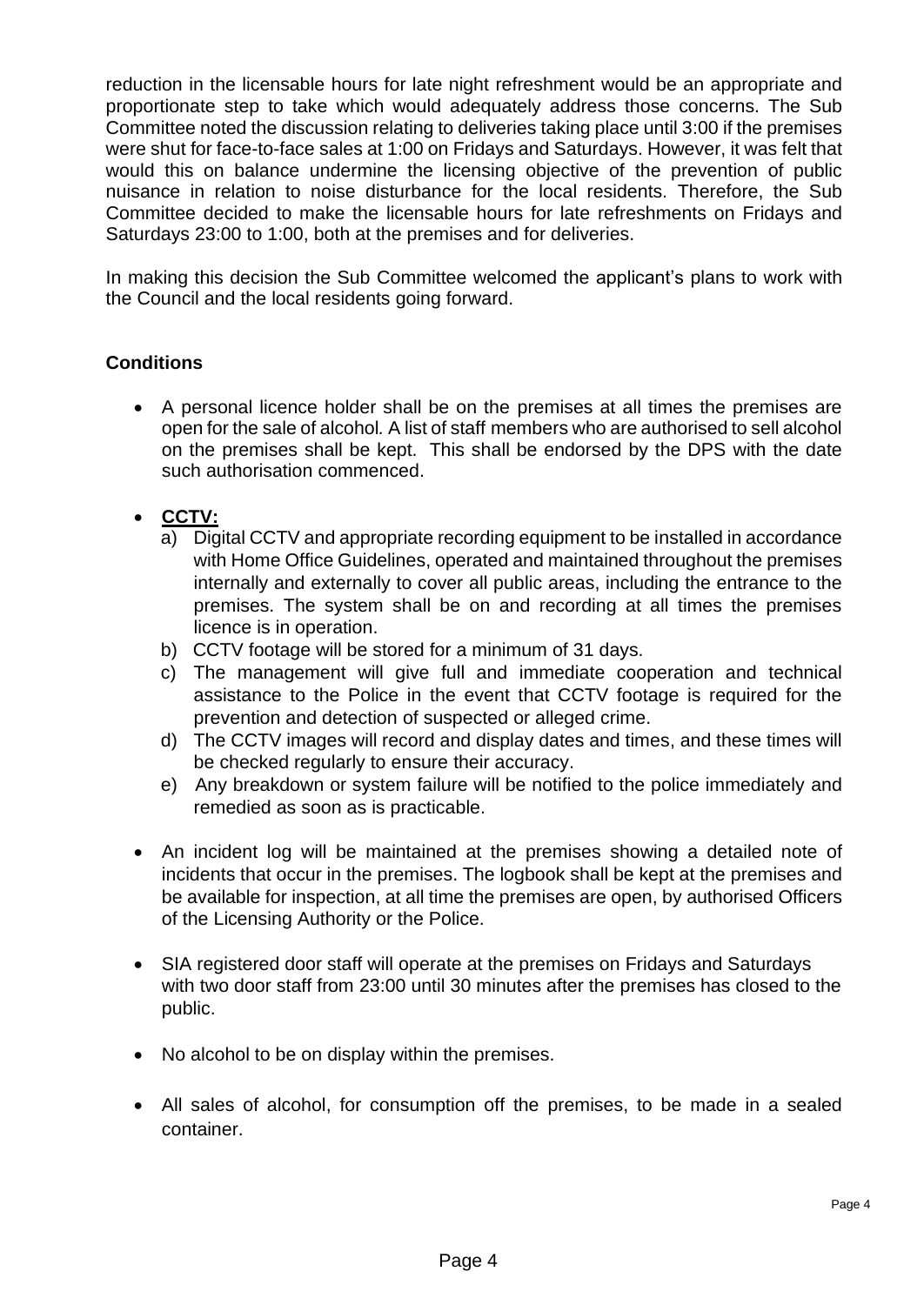• Alcohol shall only be sold for consumption off the premises in conjunction with the sale of food for takeaway or delivery.

## • **Challenge 25:**

- a) The premises will operate an age verification policy set at a minimum of 25 years ("Challenge 25") whereby any person attempting to buy alcohol who appears to be under the age of 25 will be asked for photographic ID to prove their age. The forms of ID that may be accepted are passports, official Photographic Identity Cards issued by EU states bearing a hologram or ultraviolet feature, driving licences with a photograph, photographic military ID or proof of age cards bearing the 'PASS' mark hologram.
- b) Signage advertising the age verification, or 'Challenge 25' policy will be displayed in prominent locations in the premises.
- c) All refusals will be entered into the refusals book.

# • **Training:**

- a) The premises licence holder shall ensure that all staff members engaged in the supply or delivery of alcohol shall receive induction training. The induction training shall include the lawful selling of age restricted products and the refusal of the sale of alcohol to a person who is drunk, how to be alert to the potential dangers from customers and conflict management.
- b) This training will take place prior to the selling and delivering of such products.
- c) Further refresher training covering the above will be carried out thereafter at intervals not to exceed 6 months*,* with the date and time of the refresher training to be documented.
- d) All such training shall be fully documented and recorded and signed by both the employee/agent and the DPS. All training records shall be kept on the premises and made available to Sussex Police, authorised officers of the Licensing Authority and officers from the Trading Standards team upon request.

# • **Delivery of alcohol:**

- a) Alcohol shall not be delivered to anywhere other than a recognisable permanent business or residential address, (not to a public place).
- b) The age verification policy will be clearly advertised at each stage of the order and on all advertising. Customers will be reminded that it is a criminal offence for a person under 18 to purchase or attempt to purchase alcohol and that is it also an offence to purchase alcohol on behalf of a person agreed under 18.
- c) At the time the order is placed a declaration will be required from the person placing the order that the person is aged over 18 years of age and that the intended recipient is over 18 years of age. A record of that confirmation will be kept.
- d) All deliveries of alcohol must be made by a person over the age of 18 years.
- e) Each and every delivery must be signed for and the person delivering the alcohol must request appropriate photographic ID from the recipient if that person is believed to be under 25 years of age. If no such ID is produced the deliverer will retain the alcohol and return it to the premises.